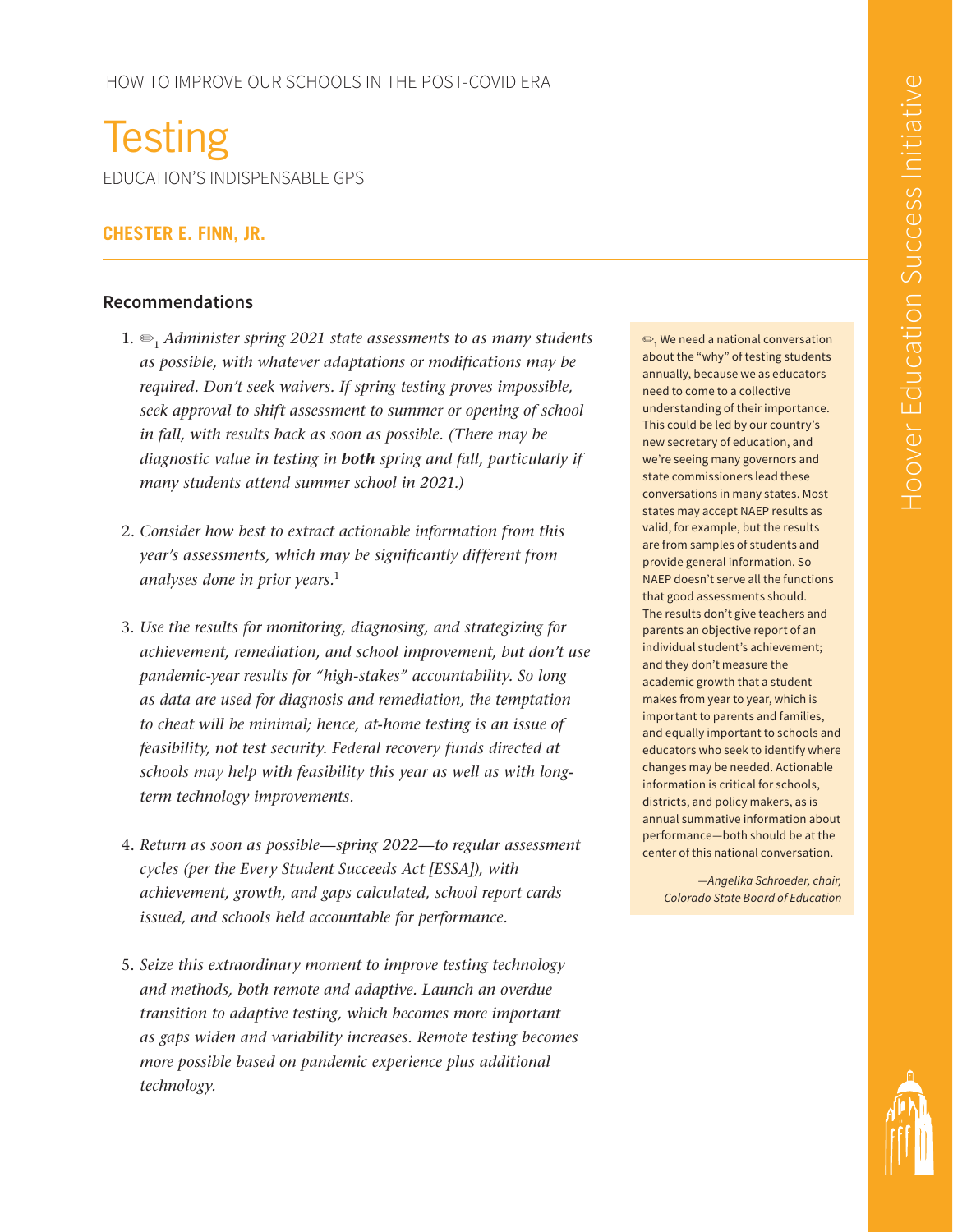6. *Develop creative ways to engage educators and parents in renewed commitment to learning, assessment, and accountability, and openness to new ways of doing this, and build political support for ensuring that it's done. The crucial alliance includes business and civil rights leaders, too. But none of this happens without forceful leadership from the top: the governor, senior legislators, the state "chief," and others who wield power and influence and have ready access to the bully pulpit.*

### **The Challenges We Face**

✏<sup>2</sup> Along with everything else in the lives of Americans, the COVID-19 pandemic has grievously interrupted both ESSA-mandated state assessments and states' own testing regimes (including end-of course [EOC] exams, reading guarantees, high school exit exams, etc.) That's a result of spring 2020 school shutdowns and most schools' inability to gain accurate data on achievement of students who aren't physically present in their classrooms. This has damaged resultsbased school accountability throughout the system. More urgently, it creates a huge information vacuum for teachers, school leaders, and policy makers regarding pupil achievement, achievement gaps, COVID-19 losses, and schools' success (or not) in mounting virtual education. All of this is occurring even as we know from multiple sources that many students are falling further behind, gaps are widening, and most schools and districts have faltered both at getting them back into school and at effectively delivering distance learning.

Some schools have done better in pivoting to remote instruction.<sup>2</sup> A few districts, states, charter networks, and private organizations have worked valiantly to fill the data void with online testing regimes.<sup>3</sup> Yet the data vacuum is extensive, particularly in the dearth of objective third-party data on student learning, growth, and gaps. Excellent efforts to fill that vacuum during the pandemic, such as NWEA's MAP testing program, have yielded valuable information to some schools and districts but have had limited reach (and their data don't match those from state assessments).

At this writing, spring 2021 assessments are complicated. On February 22, the Biden administration advised state leaders that ESSA-mandated assessments should be administered and that the Education Department would not be issuing a "blanket waiver" such as former secretary of education Betsy DeVos did in spring 2020. The

 $\mathbf{P}_{\mathbf{2}}$  Annual testing is clearly one of the most immediate and important policies for states to continue. It is one of the best ways to truly understand the impact of the pandemic on individual students, schools, districts, the state.

*—Patricia Levesque, CEO, Foundation for Excellence in Education*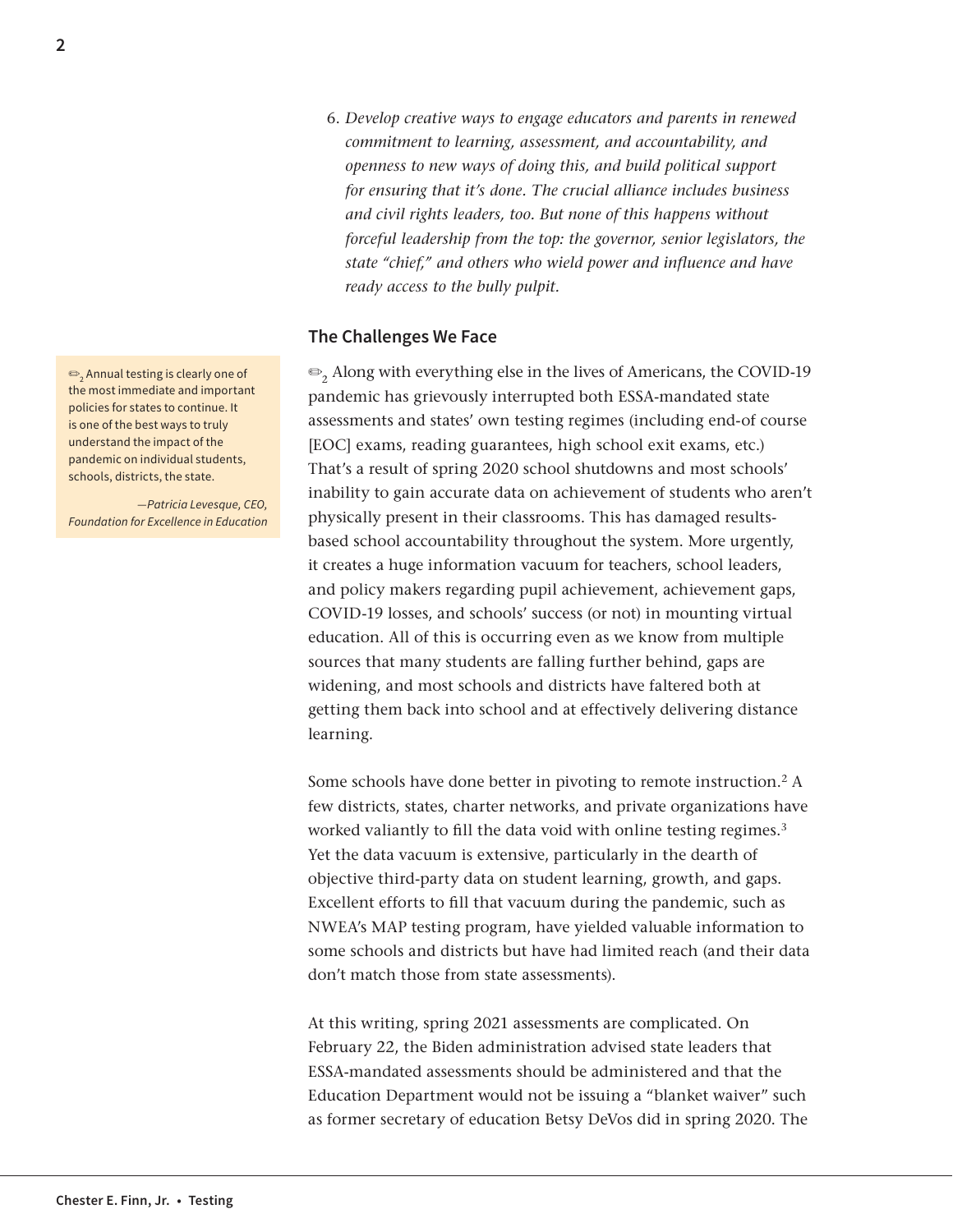same guidance made clear that the results would *not* be used this year for accountability purposes such as identifying low-performing schools for possible intervention or assistance. It also offered states "flexibility in the administration of statewide assessments." Examples included shortening the tests, letting students take them remotely, and extending the testing window. Nor was the waiver option entirely rejected: states still have the option of requesting waivers if their circumstances warrant, although not without seeking public comment before submitting such a request.

It's known that some states intend to seek such waivers and that leaders in other states are coming under pressure from some education groups to do likewise. A quest for "loopholes" is already under way in many places, even as some civil rights groups push for the assessments to be given as intended.<sup>4</sup>

This creates a confused and confusing picture, including the possibility that some states may end up not testing at all while others may so alter their assessments or their testing windows as to confound future efforts to compare results with those from 2019 (and other years), as well as efforts to estimate achievement growth (or lack thereof) during the pandemic. Maryland, for example, has already moved to fall 2021 assessments—and to shorten its tests.<sup>5</sup> When will those results be available? What past and future results can they readily be compared to?

Deepening the confusion, there are reports that a large number of parents may "opt out" of having their children tested in spring 2021, particularly if their schools have not otherwise been open or they've chosen to study remotely.6

✏3 Meanwhile, the National Assessment of Educational Progress (NAEP) has found it impossible to administer its ESSA-mandated 2021 tests of reading and math in grades four and eight and has deferred them for a year.<sup>7</sup> This creates something of a paradox, as the federal government delays its own test while (so far) requiring states to administer theirs.<sup>8</sup>

### **Mounting Urgency**

No system can function well without data showing the effectiveness of its own functioning. That's as true of education systems as of transportation systems, manufacturing systems, delivery services,

 $\text{\large $\frac{\footnotesize{0.3}}{2}$}$  Not administering the NAEP this year opens the floodgates for every state to say, "If this isn't important to you, how can it be important to us?" And without this measure or other measures, how can interventions for students or schools be targeted, or done at all, especially when considering the American Rescue Plan's emphasis on learning loss? These are the billions of dollars being used without any information guiding their use. We need information on student performance posthaste, for every school in every state.

> *—Derrell Bradford, executive vice president, 50CAN*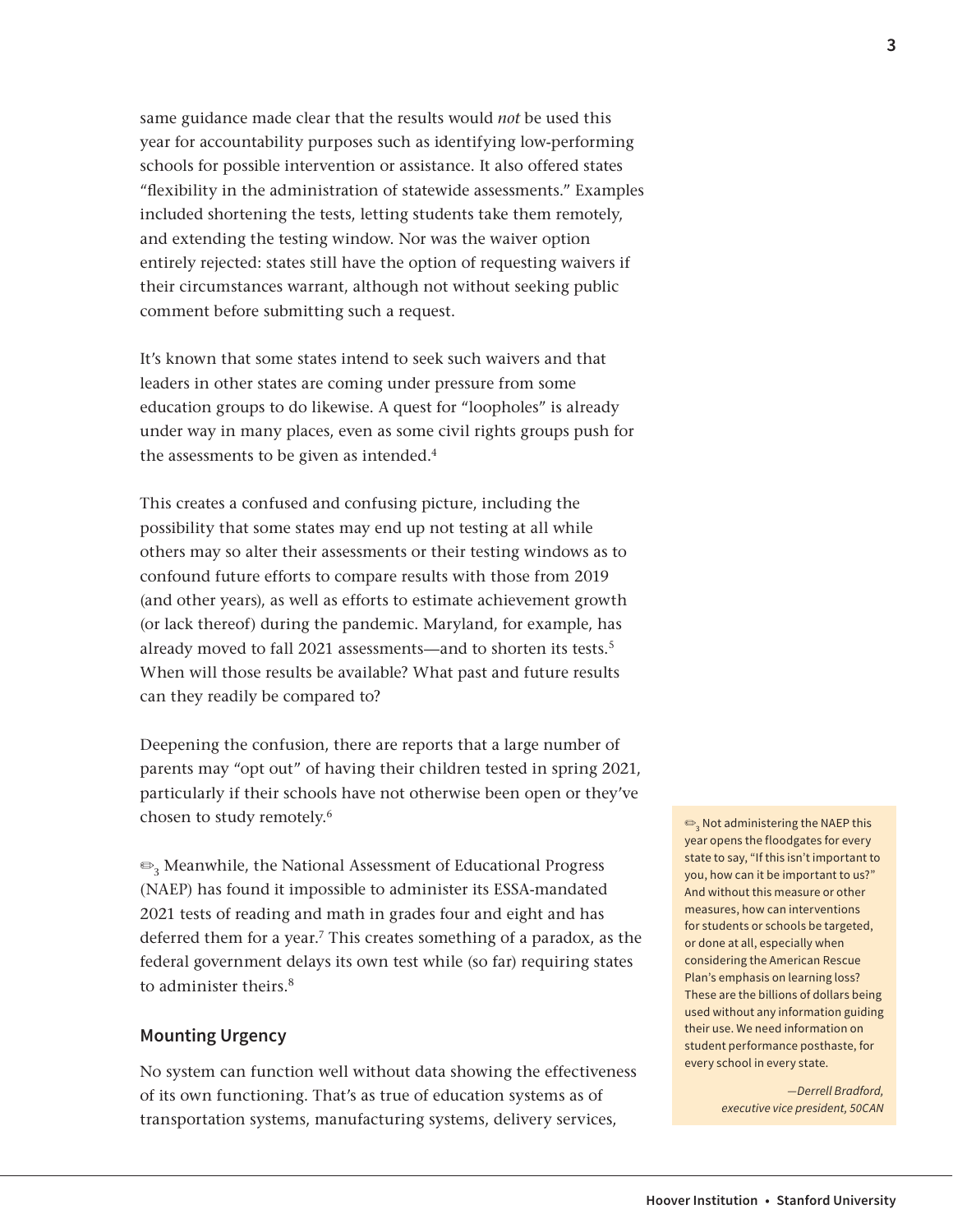vaccine distributions, and others. Attempting to run a state or local school system, a charter school network, even an individual school, without reliable information about student achievement, achievement gains, and learning gaps is like trying to drive between two unfamiliar towns with neither GPS nor road maps. In fact, it's more like attempting to do that at night without streetlamps, road signs, or headlights. This has never been truer than when schools across the country struggle to reopen after the protracted pandemicforced shutdowns, a year and more during which children have had radically different education experiences and during which we have ample evidence of stalled achievement, severe learning losses, widening gaps, and growing inequities, in addition to major threats to children's social, emotional, and physical well-being.

To attempt to reboot students' education without solid data on where they stand, what they have and haven't learned, how extensive are the losses, and for which students, would be to handicap the educators (and parents) who are charged with helping them get their educational lives back on track. The variance in pupil performance within any classroom, grade level, or school has almost surely expanded during the shutdown, and it's important to identify, quantify, specify, and deal with that unfortunate development.

Lurking in the background, too, is a strategic and political problem for the education system itself: well before the pandemic hit, American K–12 education faced an anti-testing movement among many teachers and parents as well as an increasing number of teacher-aligned political figures. That movement has strengthened during the coronavirus-induced testing-and-accountability holiday.<sup>9</sup> If we continue for another year or more without testing, or with testing that yields noncomparable results, our public education system may come to resemble the person who was thrown from a horse and, instead of getting right back on, failed to remount for such a long time as to lose the courage and capacity to return to the saddle. Some important things we do in education we have learned to do as a matter of routine. Break that routine and we may fail to muster the will to resume them.

This is doubly worrying because American public education was making some gains pre-pandemic, particularly for poor and minority students. No, it wasn't nearly enough. In fact, recent years have seen some declines at the low end of the achievement spectrum as well as flat scores in high school. Achievement gaps haven't significantly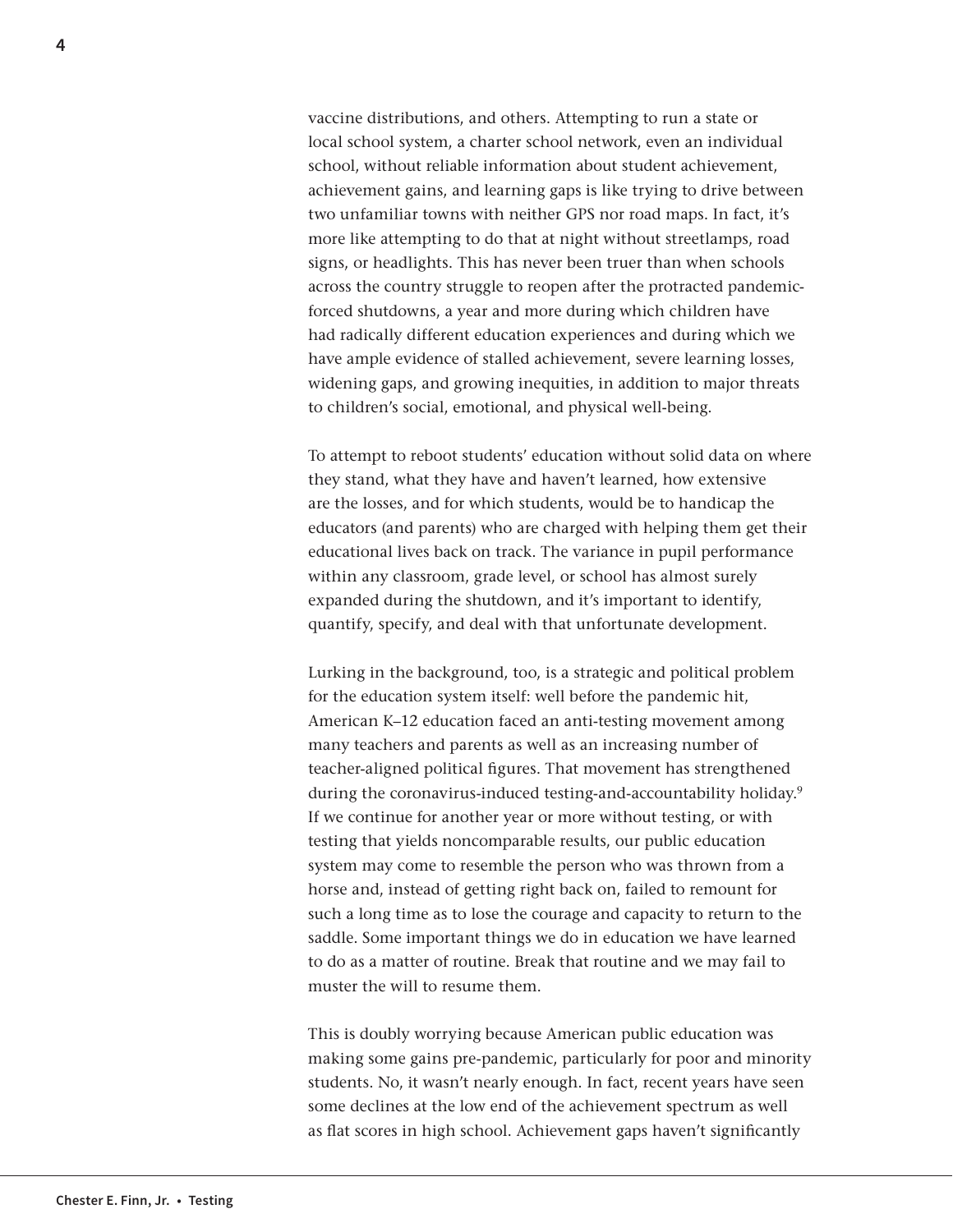narrowed even as the pursuit of greater equity has become a more compelling national priority. Today, however, COVID-induced losses are exacerbating these worrying trends—and the absence of 2020 assessment data will mask the problem and confound the solution unless states act urgently to correct the situation in 2021.

#### **What We Know**

 $\mathfrak{S}_4$  Both experience and research have shown that systematic thirdparty assessment of student learning and school performance leads to transparency about key elements of pupil achievement and school effectiveness.10 Transparency alone yields some reforms and learning gains. That yield rises—and equity is advanced—when the data are disaggregated in ways that enable the performance of student subgroups to be examined and compared. Such analysis reveals gaps that may otherwise be masked by aggregate or average performance and almost everyone now recognizes that revealing those gaps and making school performance truly transparent was perhaps the single greatest benefit from the No Child Left Behind (NCLB) Act, one that continues under the Every Student Succeeds Act—yet one that swiftly vanishes into a data vacuum.

NCLB brought other benefits, too. Research indicates that it led to gains for many students, mostly in the early grades, although its potential was oversold and other features of it eventually fed into a backlash.

 $\mathcal{F}_5$  This is among many examples of assessment data and transparency leading to better schools and higher achievement, both in the United States and far beyond. As the present author and Eric Hanushek recently explained in the journal of the National Association of State Boards of Education, "International evidence indicates that countries with testing programs that allow for external comparisons have students who do better on international achievement tests." Moreover, "Many countries develop testing for graduation and student placement into higher education or other institutions. . . . The use of such exams has generally shown beneficial effects across countries. Importantly, the value of local school grades rises when there is an external test that can be used to calibrate the meaning of those grades."11

Transparency about school performance also fosters powerful education reforms such as school choice while giving feedback to families seeking to locate a home and essential information

 $\textbf{\large{\textcircled{\small{-}}}}_4$  Transparency should be a guiding principle in everything our school systems do. Throughout the pandemic, various local and national reports have popped up and been published, usually from third-party organizations, and those reports have helped engage an entirely new constituency in the effort to improve or change America's schools. And that engagement has spread into the suburbs, often a place where families thought they were guaranteed to get a good education because they had the right mortgage in the right neighborhood. It turns out that they, too, have learned all is not as well as they thought it was.

> *—Derrell Bradford, executive vice president, 50CAN*

 $\textbf{e}_{\textbf{s}}$  Right now we have an opportunity to ensure that reporting to parents is stronger than ever. Score reports need to provide resources to parents and families on where to go to help their child improve. They should be provided in multiple modes: paper, portal, personalized video, teacher communications, etc. This is one way that the massive federal stimulus dollars could be utilized—to improve these tools. Families and next year's teachers should have access to these reports as a starting point for preparation for the upcoming school year. And if districts, schools, and families want to respond to students' needs based upon these reports even sooner, then federal stimulus funding could immediately be utilized to provide summer school and tutoring microgrants.

*—Patricia Levesque, CEO, Foundation for Excellence in Education*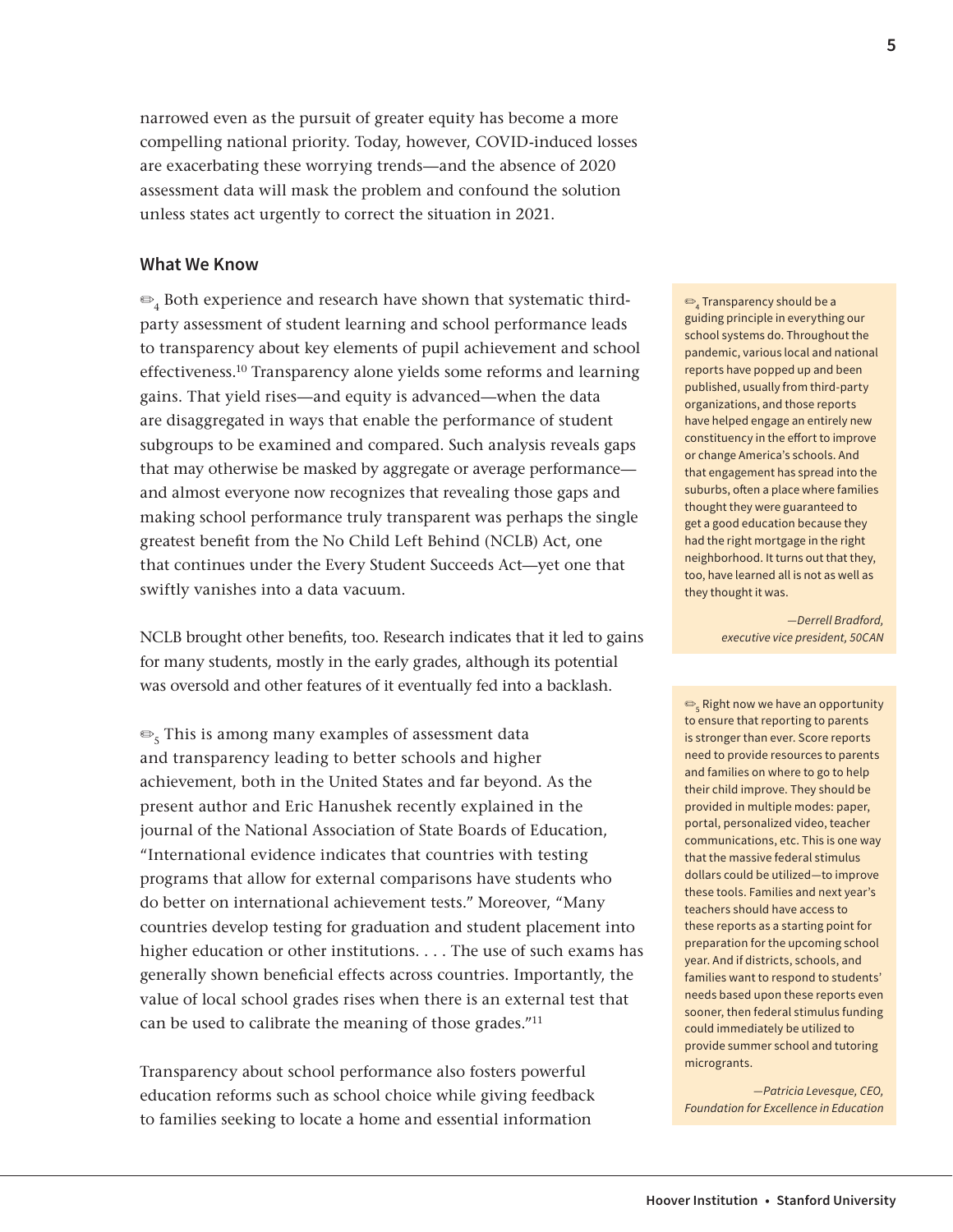to taxpayers. It also provides invaluable data for parents whose understanding of their children's current performance and future prospects is otherwise limited to what teachers and school leaders want them to know. That's why assessment data need to be analyzed and reported at district and school levels as well as for key subgroups.

There's encouraging evidence that most schools will be able to make accurate estimates of both achievement and growth despite the one-year data gap caused in spring 2020. But few schools will be able to do that if there's a second testing hiatus.<sup>12</sup> In other words, not testing in 2021 in ways that yield data that can be compared with assessment results from earlier and later years would cause a major setback for education reform, for accountability, for equity, and for tens of millions of pupils.

#### **Pitfalls Joined to Opportunities**

Most obviously, states and districts should avoid another year of missing or noncomparable data. As a team of analysts at Bellwether Education Partners explains,

The stakes are incredibly high for students. Estimates of learning loss due to the pandemic paint a frightening picture for all but the most advantaged students. Those in the highest socioeconomic quintile seemed to have adapted fairly well to distance learning, but students with average or low socioeconomic status are likely to sustain major learning losses. . . . Using the operational uncertainty of the [current] year as an excuse to suspend assessment and accountability would cripple our ability to understand the impact of COVID-19 on student learning and imply that schools should not be held responsible for the work they do this year in mitigating and overcoming that impact.<sup>13</sup>

That's why state leaders should resist the temptation to avoid measuring achievement or to alter their assessments in ways that make the results noncomparable to those of other years, even as they may extract valuable additional information from the performance of this year's test-takers (and those who do not participate in this year's assessment).14

They should, of course, also resist the temptation to make excuses or ignore the challenges and changes that the data point to. At the same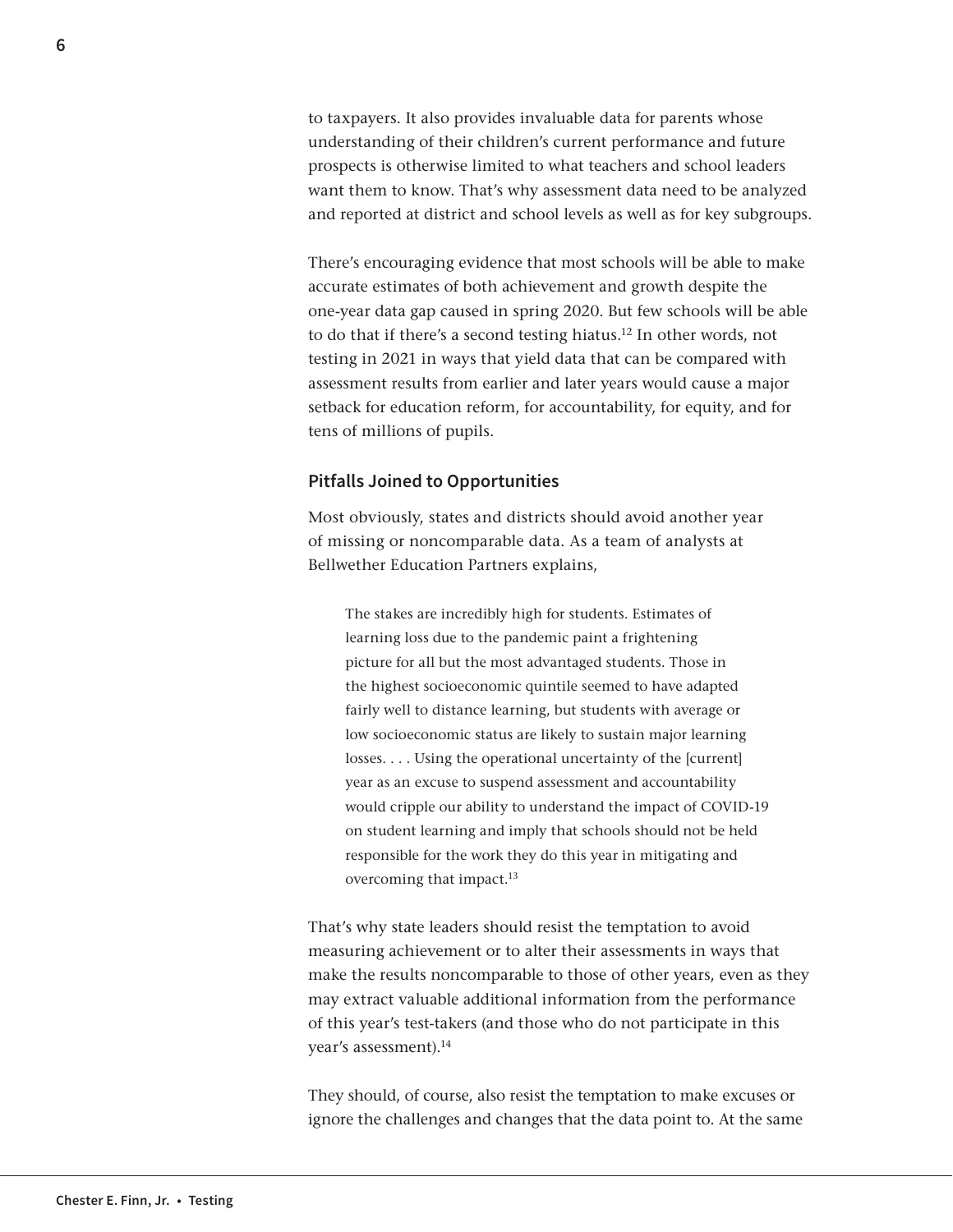time, they—and we—must remind ourselves of how many things that are important to know about schools and student learning cannot be gauged by tests alone. That's always been true, but recent shutdowns have underscored it, both on the academic front and on other essential dimensions such as children's social and emotional condition and their readiness for citizenship. Because of mounting evidence that school shutdowns have done grievous harm on the social and emotional learning level and citizenship front, as well as the academic front, the challenge ahead is more compelling than ever.<sup>15</sup>

Beginning prior to the pandemic, many states, districts, scholars, and independent organizations have sought broader, deeper, subtler, and more sensitive indicators of school effectiveness and student success.<sup>16</sup> It's proven hard to find many such indicators that are also reliable and not vulnerable to manipulation, but this is an important quest, its urgency underscored at the present time.17 The post-pandemic K–12 "reboot" may be a golden opportunity to renew and redouble the quest for such indicators. To be avoided, however, is the downplaying or shunning of existing measures of academic achievement and growth such as had already been developed in standardized assessments like those paused in 2020. A fundamental mission and mandate of K–12 education remains the equipping of every child with fundamental skills and knowledge in vital subjects.

Even those indispensable tests can be modernized, however, and made more revealing, perhaps also speedier and less intrusive. That entails more than just putting them online to make them accessible beyond the classroom. Particularly when test results are once again used for accountability purposes, issues of test security and integrity will need to be resolved.<sup>18</sup> Similar technologies—and perhaps the application of artificial intelligence—should make it possible to evaluate and score them faster and more accurately.

The enormous amount of federal "recovery" funding that's beginning to pour down on states, districts, and schools could underwrite much of this transformation. In the near term, it could also be used to deliver education resources directly to families.

 $\mathcal{L}_{6}$  Transforming these assessments into adaptive formats also holds great promise. It's not an overnight change—test vendors, for example, will need to create many more items and build complicated algorithms—but it's well worth launching. Done properly, it will

 $\textbf{e}_{_{6}}$  Moving to more adaptive testing is something for which we advocate. Some states are ready to go there sooner than others. Until those tools are ready, we must continue to assess and report results—at the state, district, school, student, and subgroup level. That reporting is at the heart of ESSA.

*—Patricia Levesque, CEO, Foundation for Excellence in Education*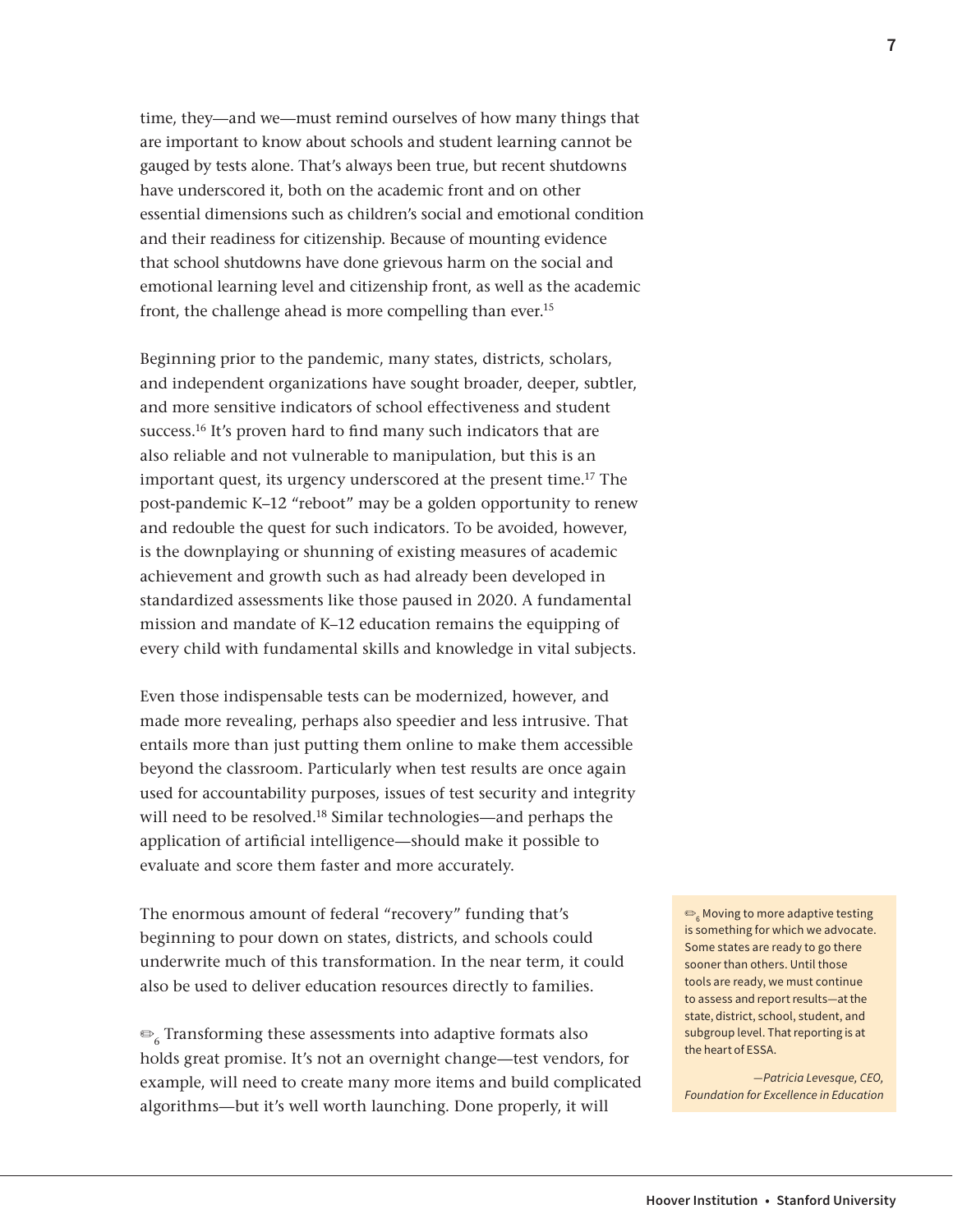$\mathbf{D}_7$  It's essential that we force the annual student assessment question right now. We're already two disrupted school years into this process; if there is no reckoning on this issue it may just fade away. We will then be living in a world of perpetual federal waivers until everyone forgets what it was like when we actually had information, however imperfect, on how students and schools were performing.

> *—Derrell Bradford, executive vice president, 50CAN*

 $\text{\large $\frac{\mathbb{S}}{8} $}$  In New Mexico, we embraced the opportunities that the bipartisan Every Student Succeeds Act afforded. There was a reason why bipartisan leaders came together and crafted a bipartisan bill that provided ample freedom for states while providing necessary protections for students. One of those protections was the right for every student and every family to know how they were doing on a series of assessments, including, yes, reading and math. Governor Martinez was the nation's first female Hispanic governor—she knew from personal experience just how important it was to measure and report the academic success of every student, regardless of background or zip code. She was always willing to challenge special interest groups that wanted to keep students and families in the dark—the administration that followed her allowed for powerful special interests to set the agenda. At this point, anyone who doesn't support annual assessments for students is likely kowtowing to some powerful education special interest group—it's really that simple—just like any other sector. But when the door is closed and the insidious politics aren't swirling around, just about everyone acknowledges just how critical advancement tests were, are, and continue to be.

> *—Christopher Ruszkowski, former New Mexico secretary of education*

reduce testing time, minimize pupil frustration (caused by questions that kids find ridiculously simple or utterly daunting), and yield more precise data for teachers and school leaders. Those data will prove especially valuable in educating low- and high-achievers, youngsters for whom "standardized" tests aimed at the middle of the class are clumsy and imprecise instruments.

#### **Conclusion**

 $\mathcal{P}_7$  We urge state leaders to recommit to achievement, transparency, and data-driven education for students (and educators). We urge them to insist on spring 2021 (or possibly fall 2021) assessments, lest their schools lose essential information about achievement and find it impossible to estimate growth.

The key goals are to recover from school closings, narrow achievement gaps, advance equity, and modernize the education delivery system. Visionary leaders should also seize the moment to develop improved and more flexible assessment instruments. Online, remote, and adaptive testing will sweep in more students and yield better information. Building such assessments into learning systems will deliver better information in real time to teachers. Technology should enable an integrated suite of formative and summative assessments, with other resources made available to supplement what teachers can do, both in person and remotely.

Most immediately, we urge state leaders not to discard their GPS. That means taking every possible action to assure that spring 2021 assessments yield solid information for the maximum number of students, information that can be compared with previous and subsequent years, information that will advise educators about their pupils' immediate needs and that, in the long run, will make it possible to resume results-based school accountability.  $\mathfrak{S}_8$ 

#### **NOTES**

1 See, for example, the creative recommendations of Harvard psychometrician Andrew Ho: "Three Test-Score Metrics that All States Should Report in the COVID-19-Affected Spring of 2021," draft memo, February 26, 2021, [https://www.dropbox.com/s/fevy2x2a1ql9ld3/Three%20Test%20Score](https://www.dropbox.com/s/fevy2x2a1ql9ld3/Three%20Test%20Score%20Metrics%20States%20Should%20Report%20in%202021%20-%20Andrew%20Ho%20-%20Draft%20Memo.docx?dl=0) [%20Metrics%20States%20Should%20Report%20in%202021%20-%20Andrew](https://www.dropbox.com/s/fevy2x2a1ql9ld3/Three%20Test%20Score%20Metrics%20States%20Should%20Report%20in%202021%20-%20Andrew%20Ho%20-%20Draft%20Memo.docx?dl=0) [%20Ho%20-%20Draft%20Memo.docx?dl](https://www.dropbox.com/s/fevy2x2a1ql9ld3/Three%20Test%20Score%20Metrics%20States%20Should%20Report%20in%202021%20-%20Andrew%20Ho%20-%20Draft%20Memo.docx?dl=0)=0; and Andrew Ujifusa, "A Plan for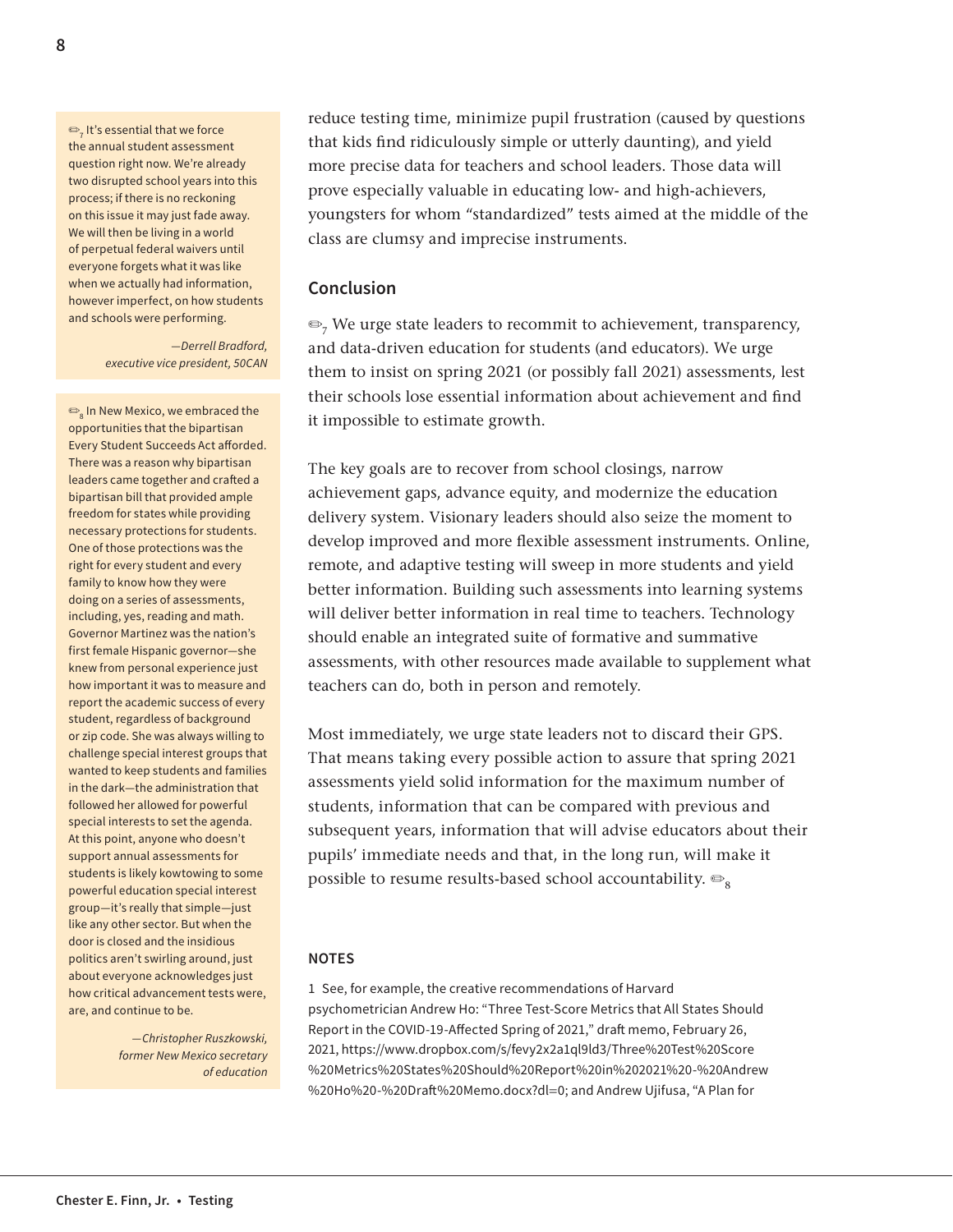Standardized Test Scores During the Pandemic Has Gotten States' Attention," *EducationWeek*, March 2, 2021, [https://www.edweek.org/teaching-learning/a](https://www.edweek.org/teaching-learning/a-plan-for-standardized-test-scores-during-the-pandemic-has-gotten-states-attention/2021/03) [-plan-for-standardized-test-scores-during-the-pandemic-has-gotten-states](https://www.edweek.org/teaching-learning/a-plan-for-standardized-test-scores-during-the-pandemic-has-gotten-states-attention/2021/03) [-attention/2021/03](https://www.edweek.org/teaching-learning/a-plan-for-standardized-test-scores-during-the-pandemic-has-gotten-states-attention/2021/03).

2 Gregg Vanourek, "Schooling Covid-19: Lessons from Leading Charter Networks from Their Transition to Remote Learning," Thomas B. Fordham Institute, August 25, 2020, [https://fordhaminstitute.org/national/research](https://fordhaminstitute.org/national/research/schooling-covid-19-lessons-leading-charter-networks-their-transition-remote) [/schooling-covid-19-lessons-leading-charter-networks-their-transition-remote](https://fordhaminstitute.org/national/research/schooling-covid-19-lessons-leading-charter-networks-their-transition-remote).

3 The NWEA organization, for example, has done its best to make its tests available for remote use by districts and states; see [https://www.nwea](https://www.nwea.org/restart-resources/) [.org/restart-resources.](https://www.nwea.org/restart-resources/) The State of Missouri has shifted its annual gradelevel assessment system online; see Missouri Department of Elementary and Secondary Education, "Guide to the Missouri Assessment Program," [https://dese.mo.gov/college-career-readiness/assessment/guide-missouri](https://dese.mo.gov/college-career-readiness/assessment/guide-missouri-assessment-program) [-assessment-program.](https://dese.mo.gov/college-career-readiness/assessment/guide-missouri-assessment-program) Texas has also done an admirable job, both at start-ofschool-year online testing and at summative assessments: Texas Education Agency, "COVID-19 Support: Student Assessment," [https://tea.texas.gov](https://tea.texas.gov/texas-schools/health-safety-discipline/covid/covid-19-support-student-assessment) [/texas-schools/health-safety-discipline/covid/covid-19-support-student](https://tea.texas.gov/texas-schools/health-safety-discipline/covid/covid-19-support-student-assessment) [-assessment](https://tea.texas.gov/texas-schools/health-safety-discipline/covid/covid-19-support-student-assessment).

4 Matt Barnum, "After Feds Say Tests Still Required, Critics Mobilize and States Look for Loopholes," *Chalkbeat*, March 3, 2021, [https://www.chalkbeat.org](https://www.chalkbeat.org/2021/3/3/22311564/standardized-testing-schools-states-covid-pushback-backlash-critics) [/2021/3/3/22311564/standardized-testing-schools-states-covid-pushback](https://www.chalkbeat.org/2021/3/3/22311564/standardized-testing-schools-states-covid-pushback-backlash-critics) [-backlash-critics.](https://www.chalkbeat.org/2021/3/3/22311564/standardized-testing-schools-states-covid-pushback-backlash-critics)

5 Donna St. George, "Maryland Delays State Testing Until Fall and Cuts Back on Length of Exams," *Washington Post*, March 4, 2021, [https://www.washingtonpost](https://www.washingtonpost.com/local/education/maryland-standardized-test-delay/2021/03/04/706e662e-7d36-11eb-a976-c028a4215c78_story.html) [.com/local/education/maryland-standardized-test-delay/2021/03/04/706e662e](https://www.washingtonpost.com/local/education/maryland-standardized-test-delay/2021/03/04/706e662e-7d36-11eb-a976-c028a4215c78_story.html) [-7d36-11eb-a976-c028a4215c78\\_story.html](https://www.washingtonpost.com/local/education/maryland-standardized-test-delay/2021/03/04/706e662e-7d36-11eb-a976-c028a4215c78_story.html).

6 Linda Jacobson, "Parents Expected to Opt Children Out of Spring Testing in Large Numbers, Especially in Places Where Schools Haven't Reopened," *The 74*, March 1, 2021, [https://www.the74million.org/article/parents-expected-to-opt](https://www.the74million.org/article/parents-expected-to-opt-children-out-of-spring-testing-in-large-numbers-especially-in-places-where-schools-havent-reopened) [-children-out-of-spring-testing-in-large-numbers-especially-in-places-where](https://www.the74million.org/article/parents-expected-to-opt-children-out-of-spring-testing-in-large-numbers-especially-in-places-where-schools-havent-reopened) [-schools-havent-reopened](https://www.the74million.org/article/parents-expected-to-opt-children-out-of-spring-testing-in-large-numbers-especially-in-places-where-schools-havent-reopened).

7 James Woodworth, "Due to COVID Pandemic, NCES to Delay National Assessment of Education Progress (NAEP) Assessment," National Center for Education Statistics, November 25, 2020, [https://nces.ed.gov/whatsnew](https://nces.ed.gov/whatsnew/commissioner/remarks2020/11_25_2020.asp) [/commissioner/remarks2020/11\\_25\\_2020.asp](https://nces.ed.gov/whatsnew/commissioner/remarks2020/11_25_2020.asp); National Assessment Governing Board, "Governing Board Approves Updated Assessment Schedule to Reflect Congressional Waiver Postponing NAEP in 2021 Due to Pandemic," news release, March 5, 2021, [https://www.nagb.gov/news-and-events/news-releases](https://www.nagb.gov/news-and-events/news-releases/2021/updated-assessment-schedule-to-reflect-congressional-waiver.html) [/2021/updated-assessment-schedule-to-reflect-congressional-waiver.html](https://www.nagb.gov/news-and-events/news-releases/2021/updated-assessment-schedule-to-reflect-congressional-waiver.html).

8 There's a logical explanation: NAEP data are valid and useful only when a proper sample of students in grades four and eight participate (at the national level, in individual states, and in the approximately thirty large districts that participate in the Trial Urban District Assessment program). With many students not in school during the NAEP testing window, it's unlikely that such a sample could be tested.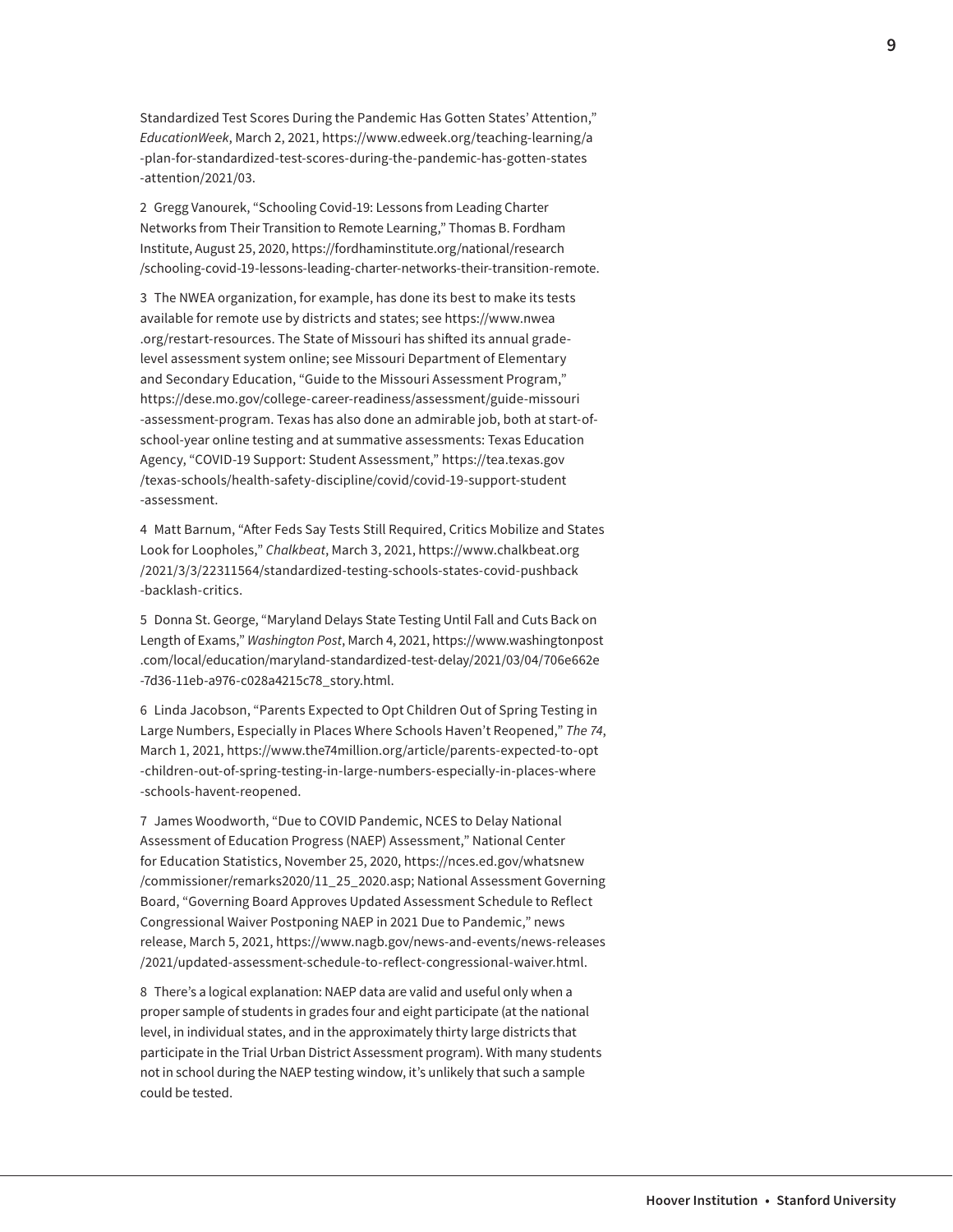9 Lynn Olson and Craig Jerald, "Statewide Standardized Assessments Were in Peril Even Before the Coronavirus. Now They're Really in Trouble," *Education Next* 21, no. 2 (Spring 2021), [https://www.educationnext.org/statewide](https://www.educationnext.org/statewide-standardized-assessments-were-in-peril-before-coronavirus-bipartisan-backlash) [-standardized-assessments-were-in-peril-before-coronavirus-bipartisan](https://www.educationnext.org/statewide-standardized-assessments-were-in-peril-before-coronavirus-bipartisan-backlash) [-backlash](https://www.educationnext.org/statewide-standardized-assessments-were-in-peril-before-coronavirus-bipartisan-backlash).

10 See the many research resources and citations in Chester E. Finn, Jr., "School Accountability—Past, Present, and Future," Hoover Institution, November 19, 2020, [https://www.hoover.org/research/school-accountability](https://www.hoover.org/research/school-accountability-past-present-and-future) [-past-present-and-future](https://www.hoover.org/research/school-accountability-past-present-and-future); and these background papers: Thomas S. Dee, "Learning from the Past: School Accountability before ESSA," Hoover Institution, June 15, 2020, [https://www.hoover.org/research/learning-past-school](https://www.hoover.org/research/learning-past-school-accountability-essa) [-accountability-essa;](https://www.hoover.org/research/learning-past-school-accountability-essa) Paul Manna and Arnold Shober, "Answering the Call?: Explaining How States Have (or Have Not) Taken Up the ESSA Accountability Challenge" Hoover Institution, June 15, 2020, [https://www.hoover.org](https://www.hoover.org/research/answering-call-explaining-how-states-have-or-have-not-taken-essa-accountability-challenge) [/research/answering-call-explaining-how-states-have-or-have-not-taken-essa](https://www.hoover.org/research/answering-call-explaining-how-states-have-or-have-not-taken-essa-accountability-challenge) [-accountability-challenge;](https://www.hoover.org/research/answering-call-explaining-how-states-have-or-have-not-taken-essa-accountability-challenge) and David Steiner and Alanna Bjorklund-Young, "The Future of School Accountability," Hoover Institution, June 15, 2020, [https://www.hoover.org/research/future-school-accountability-0.](https://www.hoover.org/research/future-school-accountability-0)

11 Chester E. Finn, Jr., and Eric A. Hanushek, "Test-Based Accountability in Distressed Times," *State Education Standard* 20, no. 3 (September 2020), <https://www.nasbe.org/test-based-accountability-in-distressed-times>.

12 Ishtiaque Fazlul, Cory Koedel, Eric Parsons, and Cheng Qian, "Bridging the Covid Divide: How States Can Measure Student Achievement Growth in the Absence of 2020 Test Scores," Thomas B. Fordham Institute, January 13, 2021, [https://fordhaminstitute.org/national/research/bridging-covid-divide-how](https://fordhaminstitute.org/national/research/bridging-covid-divide-how-states-can-measure-student-achievement-growth-absence) [-states-can-measure-student-achievement-growth-absence](https://fordhaminstitute.org/national/research/bridging-covid-divide-how-states-can-measure-student-achievement-growth-absence).

13 Alex Spurrier, Chad Aldeman, Jennifer O'Neal Schiess, and Andrew J. Rotherham, "Making Next Year Count: Equity in School Accountability," Bellwether Education Partners, August 25, 2020, [https://bellwethereducation.org/publication/updated](https://bellwethereducation.org/publication/updated-making-next-year-count-equity-school-accountability) [-making-next-year-count-equity-school-accountability](https://bellwethereducation.org/publication/updated-making-next-year-count-equity-school-accountability).

14 See Ho, "Three Test-Score Metrics"; Ujifusa, "A Plan for Standardized Test Scores During the Pandemic."

15 Erica L. Green, "Surge of Student Suicides Pushes Las Vegas Schools to Reopen," *New York Times*, January 24, 2021, [https://www.nytimes.com/2021](https://www.nytimes.com/2021/01/24/us/politics/student-suicides-nevada-coronavirus.html) [/01/24/us/politics/student-suicides-nevada-coronavirus.html](https://www.nytimes.com/2021/01/24/us/politics/student-suicides-nevada-coronavirus.html).

16 Paul Diperna and Michael Q. McShane, "Do-Over or Double Down?" *EdChoice*, October 2, 2018, [https://www.edchoice.org/research/do-over-or](https://www.edchoice.org/research/do-over-or-double-down) [-double-down.](https://www.edchoice.org/research/do-over-or-double-down)

17 Angela L. Duckworth and David Scott Yeager, "Measurement Matters: Assessing Personal Qualities Other than Cognitive Ability for Educational Purposes," *Educational Researcher* 44, no. 4 (2015): 237–51; Joshua Cox, Brandon Foster, and David Bamat, "A Review of Instruments for Measuring Social and Emotional Learning Skills among Secondary School Students," Regional Educational Laboratory Northeast & Islands, October 2019.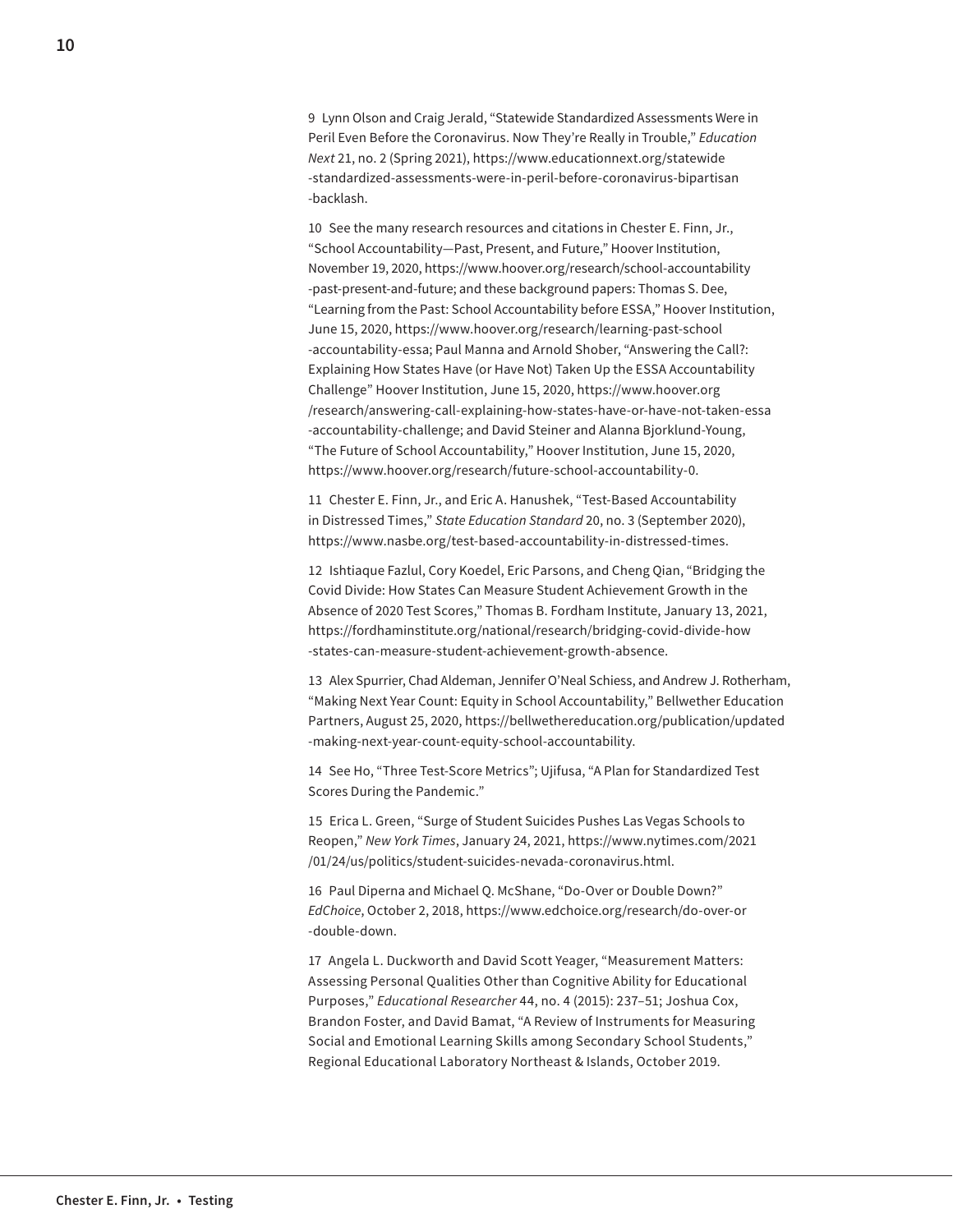18 It's not foolproof—neither is security when exams are proctored—but it's not impossible. The College Board, for example, has found ways of handling test security in taken-at-home administrations of its Advanced Placement exams. See Prep Expert, "AP Exams 2020 Security Policies," April 24, 2020, [https://prepexpert.com/ap-exams-2020-security-policies;](https://prepexpert.com/ap-exams-2020-security-policies/) and College Board, "Exam Security Policies," [https://apstudents.collegeboard.org/exam-policies](https://apstudents.collegeboard.org/exam-policies-guidelines/exam-security-policies) [-guidelines/exam-security-policies](https://apstudents.collegeboard.org/exam-policies-guidelines/exam-security-policies).



The publisher has made this work available under a Creative Commons Attribution-NoDerivs license 4.0. To view a copy of this license, visit <https://creativecommons.org/licenses/by-nd/4.0>.

The views expressed in this essay are entirely those of the author and do not necessarily reflect the views of the staff, officers, or Board of Overseers of the Hoover Institution.

Copyright © 2021 by the Board of Trustees of the Leland Stanford Junior University

27 26 25 24 23 22 21 7 6 5 4 3 2 1